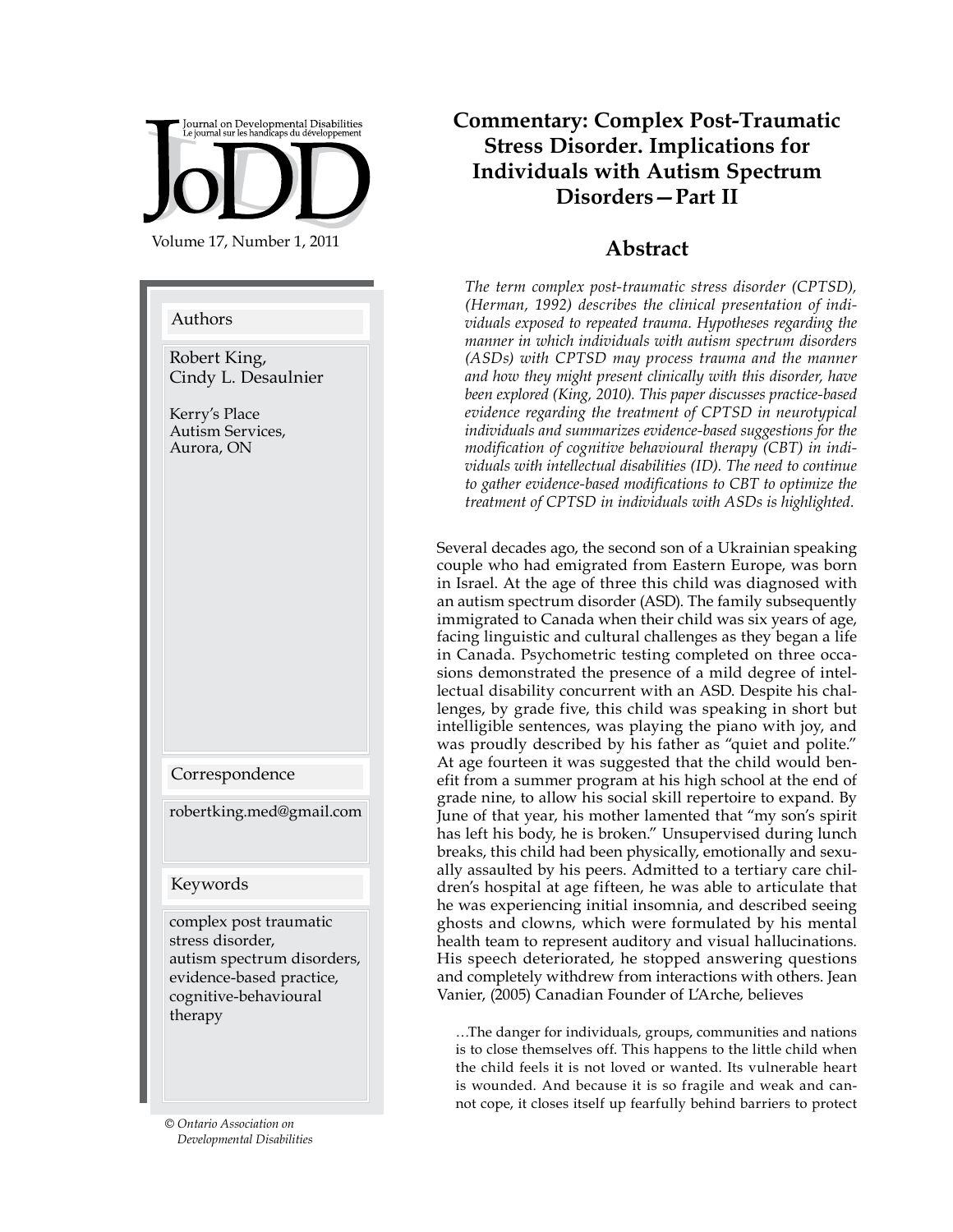itself; it wants to hurt itself because it feels worthless and guilty, or else wants to hurt others, in revenge for its own inner rage and loneliness." (2005, p. 28)

Hospitalized ten subsequent times, including a four month admission to a tertiary care dual diagnosis service, this child retreated. He was afraid to go to sleep, he covered his eyes and ears, running from the family room of his parents' home when company visited, experienced panic attacks, was noted to demonstrate "odd postures," and engaged in increased stereotypies (which were misinterpreted as pathology rather than a self-survival mechanism). Neurological consultations failed to reveal any abnormalities and metabolic screens, EEGs, CT scans of his head, genetic karyotypes, and a FISH analysis for the number 22q11.2 deletion (DiGeorge) syndrome were unremarkable. His psychiatrists developed a consensus that the provisional diagnosis in this case was schizophrenia, resulting in the prescriptions of Perphenazine, Rispiradone, Quetiapine, Olanzapine, Clozapine (which induced neutropenia), Divalproex Sodium, Clonazepam, and Lorazapam. During one admission to hospital this child also received nine treatments of bilateral electroconvulsive therapy.

Some clinicians listened but did not hear. During his first admission to hospital, a month after the swift onset of a significant change in his mental status behaviour, in the absence of the use of alcohol or illicit substances or a family history of psychiatric illness, this child, although mute, wrote on a clipboard that a peer had hit him in the leg and "private parts." The diagnosis remained that of schizophrenia. Shortly thereafter, his parents were informed by the school principal that two fellow students had in fact been arrested for assaulting their son. A referral to an internationally renowned sexual trauma team was recommended but not initiated. In 2002 a psychologist who did listen, heard, and bore witness, wrote "the most parsimonious explanation is that this child is suffering from Post-Traumatic Stress Disorder (PTSD), given the fact that the shift in his presentation followed in close proximity to his victimization at summer camp." A recommendation for psychotherapy was met by resistance by his parents in the context of their increasing frustration, confusion and fearfulness in response to a myriad of medications which had been

prescribed with various adverse effects experienced by their son. They became completely untrusting of a system, which after supporting their child in a group home for four years, determined that he was capable of living on his own with marginal support, only to watch him repeatedly set fires, aggress against his parents, and be apprehended by the police after eloping from a group home. Finally in 2009 this individual was admitted to a state of the art treatment home run collaboratively by a Tertiary Care Psychiatric Facility and a Community Living Association. Unfortunately even in this environment, the child remained aggressive and was charged with sexually assaulting a staff member (grabbing her breasts impulsively) and now awaits court proceedings.

In Peter Levine's book, *Healing Trauma*, *Pioneering Programs for Restoring the Wisdom of Your Body* (2008), he outlines a twelve-phased healing trauma program, an extension of his exploration into the evolutionary roots of how animals and humans process, and are reunited and heal, or continue to suffer from traumatic experiences (*Walking the Tiger*, 1997). Levine's premise is that "most organisms have an innate capacity to rebound from threatening and stressful events" (2008, p. 30). His careful observations have led him to conclude that "the effects of unresolved trauma can be devastating; it can affect our habits and our outlook on life, leading to addictions and poor decision making. It can take a toll on our own family life and interpersonal relationships. It can trigger real physical pain, symptoms and disease. It can lead to a range of self destructive behaviours." He believes, however, that "the trauma does not have to be a life sentence" (2008, p. 3).

There is hope for the wounded child in our case description. As Levine states, in virtually every spiritual tradition, suffering is seen as a doorway to awaking (p. 4).

If you bring forth that which is within you Then that which is within you Will be your salvation If you do not bring forth that which is within you Then that which is within you will destroy you.

(The Gnostic Gospels, Pagel, E., 1979).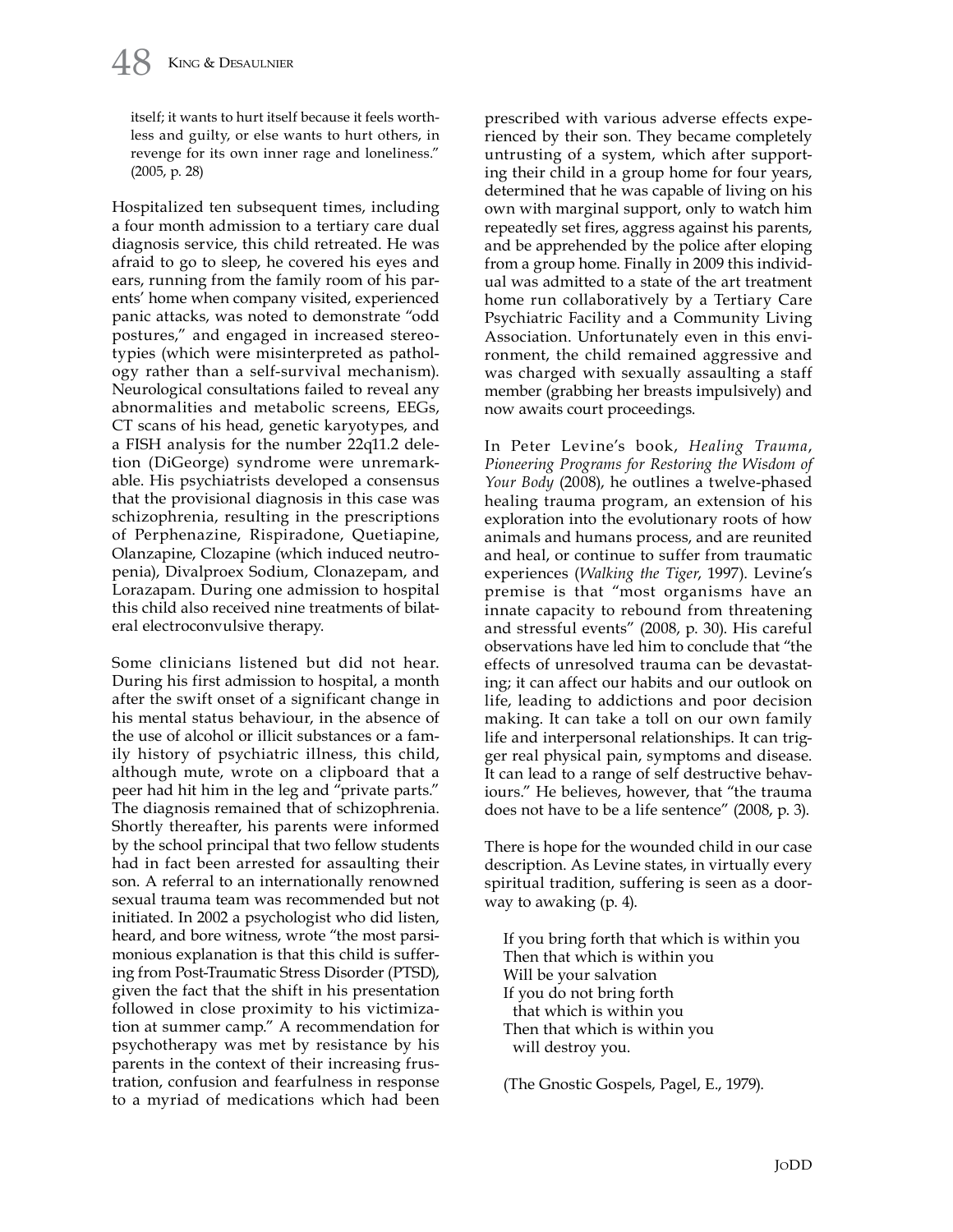He cites the Four Noble Truths of Buddah.

The **First Noble Truth** is that suffering is part of the human conditioning and that avoiding painful experiences creates the very conditions that promote and perpetuate unnecessary suffering (His Holiness, the Dalai Lama, 2002, p. 41).

Complex post-traumatic stress disorder (CPTSD), a constellation of symptoms was first described by Judith Herman in her groundbreaking work *Trauma and Recovery, the Aftermath of Violence from Domestic Abuse to Political Terror* (1992). Symptoms of this disorder are listed in Table 1.

*Table 1. Signs and Symptoms of Complex Post‑Traumatic Stress Disorder A. Alterations in:* Regulation of affective responses Attention and consciousness —intrusive symptoms Self-perception Perception of the perpetrator(s) Interpersonal relationships Systems of Meaning *B. History of subjection to totalitarian control over a prolonged period of time*

*(Herman, 1992)*

These symptoms can present in a variety of ways, leading as they did in our case study to prolonged unnecessary suffering for the survivor and his or her family, despite well-intended but misdirected efforts of many mental health and developmental sector professionals in a system ill-prepared to actually diagnose this condition in individuals with ASD.

The **Second Nobel Truth** (His Holiness, the Dalai Lama, 2002, p. 87) suggests that we must discover why we are suffering. Given this child's distorted world view superimposed upon the altered cognitive styles of many individuals with ASD, as well as relative insensitivities to the religious and cultural tenants of the family of the subject of our case study, how was he to begin to understand the suffering he experienced immediately after being traumatized and more pointedly in the context of the system which denied him psychotherapy, did not listen to his words, and trivialized his behavioural response to the suffering? It is well known that for those suffering from CPTSD it is more closely related to how we deal with the effects of these traumatic events. In this paper we will discuss evidence-based recovery therapies emerging with great promise for neurotypical individuals in this context. We will then review the limited literature regarding modified trauma cognitive behavioural therapy (TCBT) and mindfulness in individuals with intellectual disabilities (ID) noting the complete absence of literature regarding treatment projects for complex PTSD in individuals with ASD.

Research is critically needed to allow the realization of the **Third Noble Truth** (His Holiness, the Dalai Lama, 2002, p. 121) that suffering can be transformed and healed. Finally we will ponder the **Fourth Noble Truth** (His Holiness, the Dalai Lama, 2002, p. 153) that states that once you have identified the cause of the suffering you must find the appropriate path to recapture the simple wonders of life.

This begs the question, in the unique lives of individuals with ASD, particularly in the lives of those who are non-verbal; are we truly able to understand sources of happiness in individuals with ASD, given variations in neuropsychological thinking styles, dysfunctional and altered autonomic nervous systems, and unique hypo and hyper sensitivities? In addition, we are attempting to understand the process of their trauma and methods to assist in healing the lives complicated by an extremely high rate of lifetime prevalence of co-morbid mental health concerns (Bradley & Bryson, 1998: Ghaziuddin, 1998). Levine (2008) suggests that we become traumatized when our ability to respond to a perceived threat is in some way overwhelmed (p. 9). He describes the trauma as a loss of connectiveness to our bodies, families, to others and the world around us.

How do we as mental health professionals measure how much is too much in establishing whether or not a behavioural change in an individual with ASD is compatible with complex PTSD?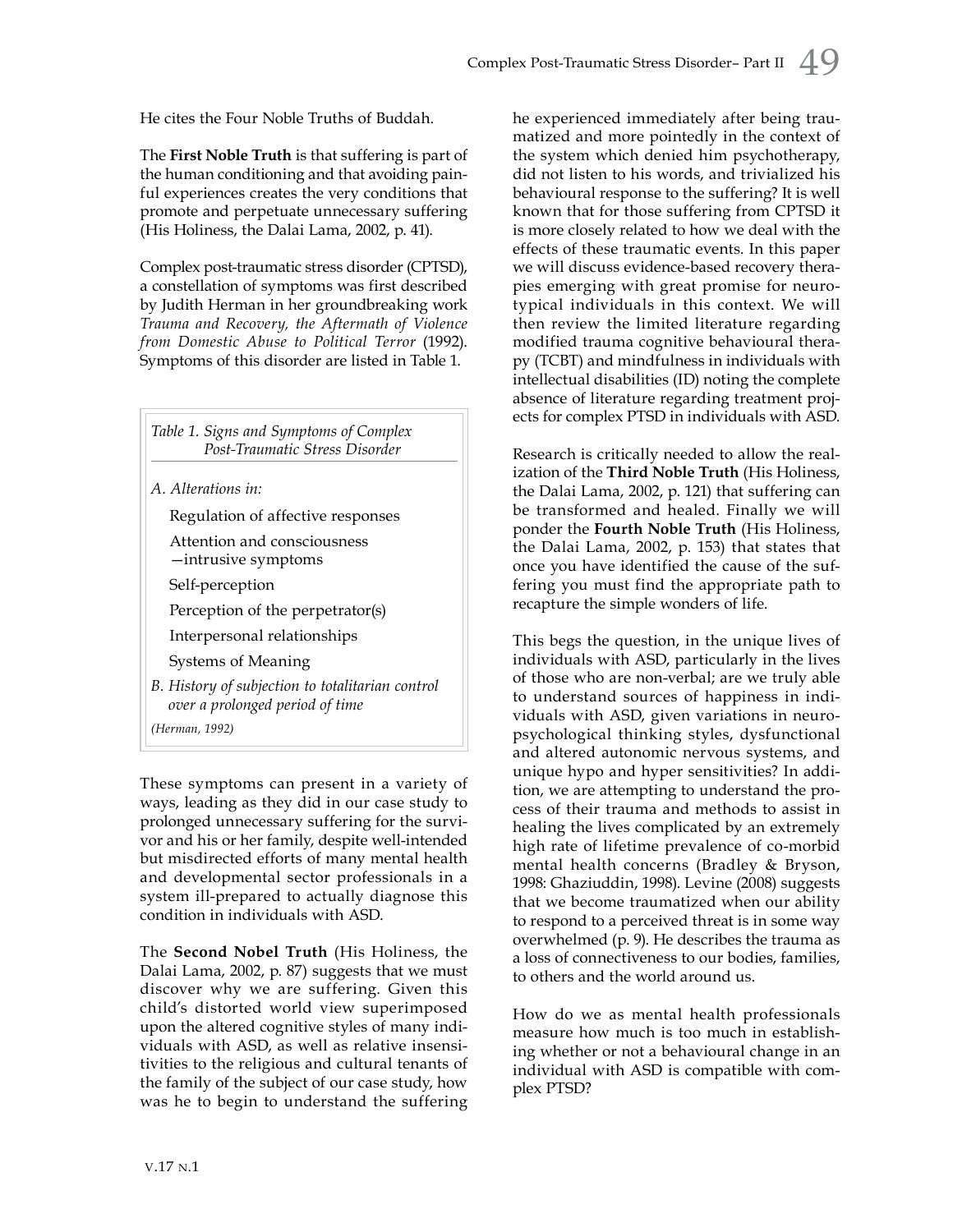The life histories of individuals with ASD and ID are characterized by the following facts:

- 1. Thirty percent have a friend who is not a family member or a care giver.
- 2. Ten to fifty percent are homeless.
- 3. Seventy-seven percent live in poverty.
- 4. Fifty percent living in the community are prescribed psychotropic medications.
- 5. Twenty-five percent have unattended dental needs.
- 6. Forty-three percent have undiagnosed health problems.
- 7. They age earlier and have higher mortality rates than the general population.
- 8. The vast majority are living with parents who are aging and becoming increasingly frail and unable to address the support needs of their children. Families on average spend 50–60 hours per week caring for their child with an ID or ASD.

(See Roebuck, 2008, for details about items 1. through 8.).

9. As children they are five times more likely to be abused and neurotypical individuals (Mansell & Sobsey, 2001).

How do we respond when the father of an adult child with an ID and co-morbid mental health concerns indicates to a provincial committee on mental health and addictions that "a friend's son, who was sexually assaulted by a priest, is now labelled a difficult case?" His severe behavioural challenges and medications have led to a weight gain of 125 pounds, with accompanying health problems. The family can find no agency that will support him, so he lives at home with his family, who are also in crisis. How can our system fail individuals so badly? (Johnson, 2009).

As care providers, are we capable of adequately understanding the distortion and already unique world view and self-perception in the life of an individual with an ASD exposed to repeated trauma? This question would resonate with Canadian autism self-advocate Michelle Dawson who has written in *An Autistic Victory: The True Meaning of the Auton Decision* (May 2005).

Everything that is said, done, and decided about autism in Canada enriches the lives of autistic Canadians. Daily we live tactical and emotional consequences of having our fate in the hands of non-autistic factions quarrelling over our treatment. (p. 1)

How can we engage families, such as the family described in our case study, when Valerie Paradiz (2002) reminds us that

…professional literature on autism, which I rely on for information about Elijah's (her son's) way of life, is impossible to embrace wholeheartedly? Elijah fits the diagnostic picture and yet he is ill-framed by a language that cannot shake its negativities and technicalities, a language so cautiously self-involved with its clinical precision that it overlooks the problem of its own ephemeral standards and presumptuous contentions." (p. 60)

We begin with three principles expressed by Herman (1992) with respect to the engagement phase of the psychotherapeutic treatment of CPTSD and her work with neurotypical individuals. She stresses the need to address issues sequentially and to assist in the acquisition of therapeutic skills to deal with emotional-laden issues, in a hierarchal order.

# **Suggested Modifications to the Psychotherapeutic Process in Assessing and Supporting Individuals with ASD and CPTSD**

The establishment of emotional stability and safety is deemed essential for successful outcomes, enhancing the individual's abilities to endure extreme arousal states and enhancing the abilities to master rather than avoid bodily, affective states. Herman also emphasizes the need to identify, if possible, external events triggering intrusive cognitive emotional and physical experiences while providing psychoeducation regarding the body's response to repeated trauma, and increasing an awareness of the sense of self in relational capacities.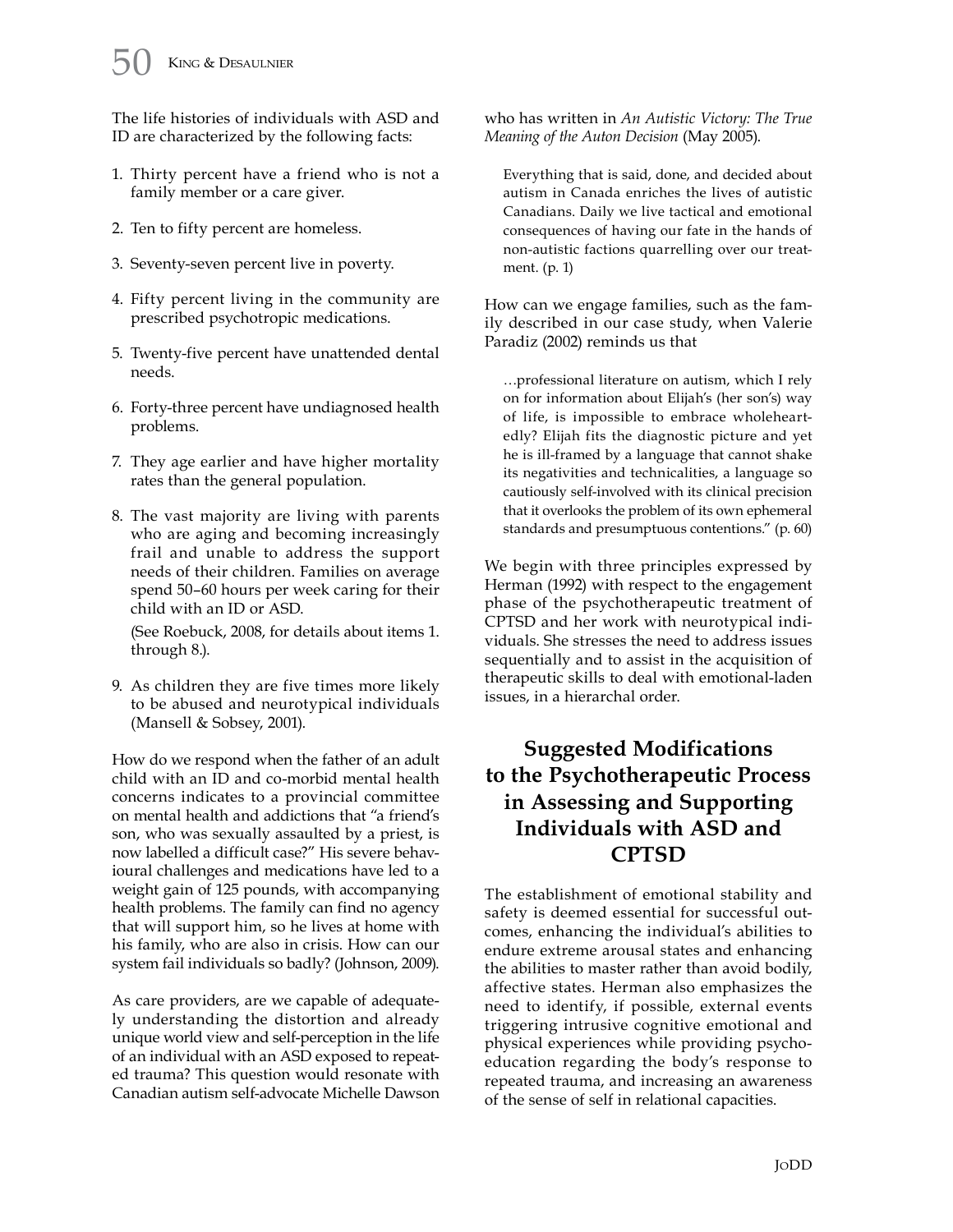### **Assessment and Diagnosis**

#### *Phase 1. Recognizing the uniqueness of the individual.*

The potential task of confidently establishing a diagnosis of CPTSD is formidable in neurotypical individuals. This task is further complicated in the lives of individuals with ASD. Formal diagnostic guidelines are not yet in the DSM-IV-TR (American Psychological Association (APA), 2002). Yet the symptom presentation involves the affective, somatoform, obsessive-compulsive behaviours, co-morbid substance abuse issues, and symptoms such as dissociation, an under-recognized symptom of CPTSD. This results in an extreme challenge to the therapist to recognize this disorder in individuals with ASD with severe expressivecommunication deficits. Traumatic events often occur during developmentally vulnerable stages in the individual's life, and in this process become intertwined with the child's biopsychosocial development. How easy it would be to dismiss this in a child with an ASD, who by definition is struggling with development of a sense of self, and is uncomfortable in an alien world, even prior to repeated exposure to trauma. Everyday barriers faced by individuals with ASDs, communication difficulties, socialization challenges, executive function deficits, difficulties responding t change and pervasive anxiety, are well documented (Autism Ontario, 2008, Baron-Cohen, 2004; Grandin & Barron, 2005; Berney, T. (2004); Konstantareas, 2005; Thede & Coolidge, 2006; Tonge, Brereton, Gary, & Einfeld, 1999).

Under and over reported symptoms because of the cognitive profile of individuals with ASD (theory of mind, systematizing, alexithymia, lack of central coherence, lack of understanding of emotional vocabulary, poor emotional recall and poor understanding of typical levels of anxiety) all complicate the initial assessment and establishment of the therapeutic alliance in this context (Stoddart, Burke, & King in press). Unfamiliarity with this cognitive and resultant world view has been identified as a barrier to effective assessments of need and optimal provision of psychotherapy (Jahoda, Dagnan, Jarvie, & Kerr, 2006). It is critical for therapists to be aware that many people with ID and ASD, despite having varying degrees of familiarity with various emotions, have a poor understanding of the relationship between cognitive beliefs and emotion.

#### *Phase 2. Personal empowerment.*

The therapist functions as an active, empathic, responsive listener, creating relational conditions in which the client is emotionally validated. Inherent power differences in this relationship must be acknowledged; all attempts at collaboration are optimized.

With reference to individuals with ASD, even prior to exposure to repeated trauma, O'Neill (1999, p. 18) notes that in individuals with ASD

…not all are shy, but all need to feel the calm of their inner experiences. It centres and soothes some of the anxiety that comes from outside confusion. It is comfortable to know that you have a portable sanctuary (your home).

### *Phase 3. Professional training, ongoing supervision and consultation.*

The concepts of readiness to therapy and modifications to therapy, applicable to all forms of psychotherapy, but in particular to trauma CBT (TCBT) and ways to address inherent power inequalities in the relationship between all therapists and an individual with an ASD are the subject of current research. Table 2 depicts methods to prevent an abrupt termination in the early phases of psychotherapy.

In discussing the use of CBT in individuals with ID in general, Gauz argues with strong conviction based on years of clinical practice that it is a myth that individuals with ASD are not capable of psychological insight, or benefiting from any therapeutic relationship to effect change in their lives, or of thinking reflectively about their lives and the future.

Jahoda (2009) offers advice regarding the manner in which CBT can be made meaningful for people with ID. He has also examined the elements of systemic resistance to the provision of psychotherapeutic modalities to individuals with ID and ASD. These include therapeutic disdain—the belief that this group of individu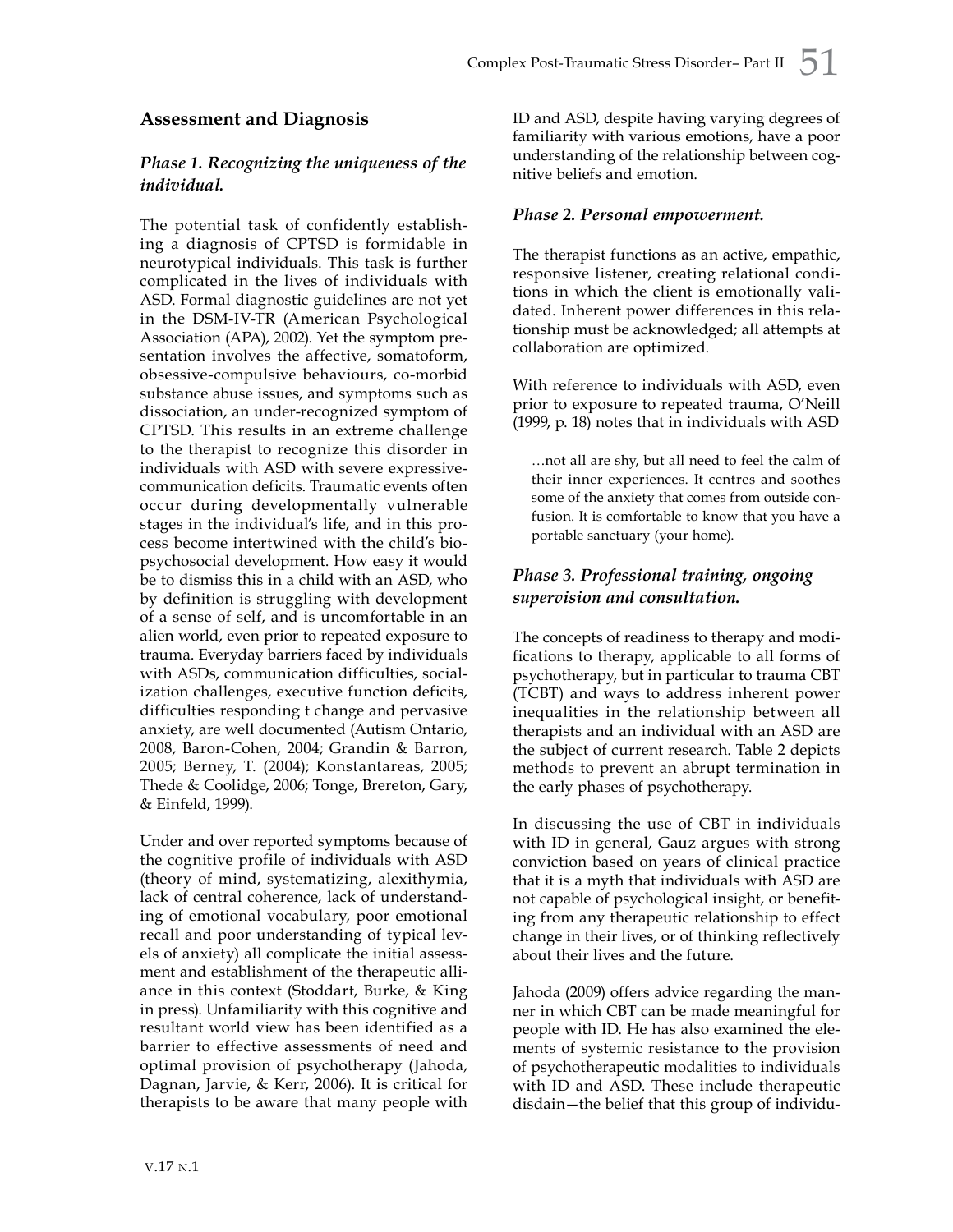*Table 2. Methods to Prevent an Abrupt Termination in the Early Phases of Psychotherapy*

- 1. Ensure appointments start and end on time
- 2. Offer regular appointment times, predictability and sameness, reducing the client's anxiety
- 3. Reduce the duration of appointments
- 4. Use humour
- 5. Use gradient scales as visual aids to gauge degrees of emotion on a gradient
- 6. Provide written psycho-educational material and/or use pictorial aids
- 7. Set an agenda in a truly collaborative manner, following the client's lead with a degree of flexibility
- 8. Have sensory-friendly waiting rooms
- 9. Provide access to objects or encourage clients to utilize objects of their own as a component of a sensory diet or toolkit directly during psychotherapeutic sessions
- 10. Allow various seating arrangements
- 11. Increase the number of therapeutic sessions
- 12. Engage in and discuss directly the client's areas of interest
- 13. Gradually introduce emotionally-laden topics

*(Stoddart, Burke, & King, in press)*

als are "not clever enough." He notes that there has been a very slow paradigm shift from those who have worked in institutional settings but acknowledge an emerging recognition of the person within the individual with ID. In therapists' minds there may still be persistence of social stigma, isolation and resistance to the idea that the individual with ID and ASD do indeed need and want meaning and purpose in their lives. He recognizes that CBT cannot be of assistance to all persons even with optimal modifications he suggests alternative methods of support may not be helpful for:

- 1. Individuals unable to hold a conversation and tend to delve in social stimuli.
- 2. Individuals with verbal IQs less than 50 (Willner, 2006).
- 3. Individuals having significant persistent difficulties linking antecedents to beliefs and consequences.
- 4. Individuals with specific cognitive or behavioural attributes such as extreme impulsivity.
- 5. Individuals unable to be taught to recognize and articulate felt emotion.

Jahoda (2010) also emphasizes the importance of distinguishing between cognitive deficits (a lack of cognitive control of emotions and beliefs) and cognitive distortion, the latter being critical thought content to be identified and made explicit to the client in the therapeutic process. He convincingly argues that the use of self-monitoring, pictorial techniques, social problem solving techniques, psycho-education and acknowledgment of verbal self-regulation are helpful in demonstrating that individuals with ID and ASD are indeed capable of altering the way in which they think about the world (challenging underlying cognitive distortions and diminishing automatic negative thoughts leading to distressing emotional feelings). Jahoda et al. (2009a) describe that a collaborative relationship is the cornerstone of successful CBT in individuals with ID, acknowledging the potential for power and inequalities in the client-therapist relationship arising from:

- 1. Expressive and receptive language difficulties.
- 2. Client histories with a difference between them and those perceived in power and positions of authority.
- 3. Concerns regarding passivity, acquiescence, biases and a tendency to say yes to complicated questions.

Using a novel method of interactual analysis in a group of fifteen individuals with borderline to mild degrees of ID, a review of verbatim transcripts of CBT therapy sessions (Jahoda et al., 2009) conclusively demonstrated that a rela-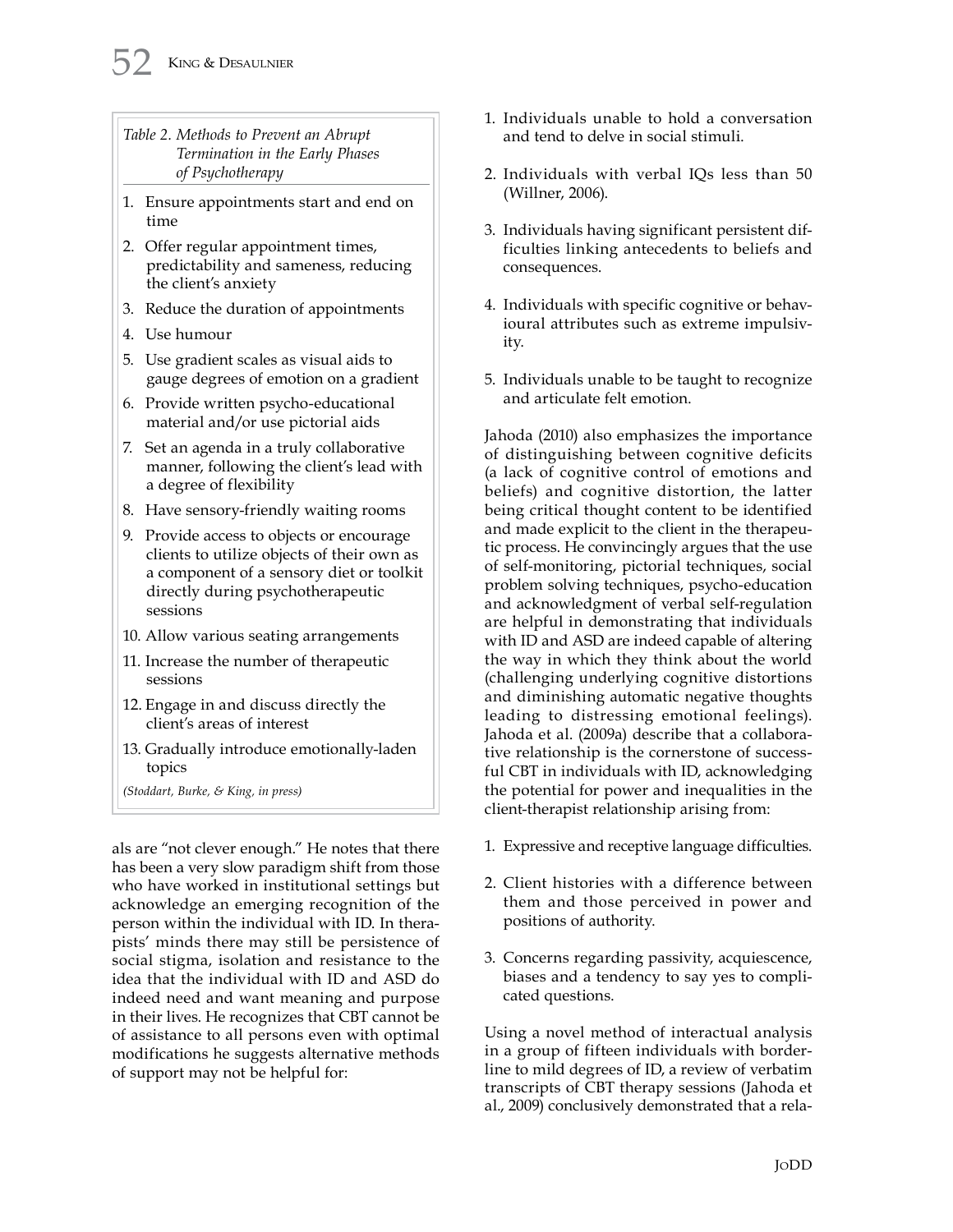tive equal power distribution between the client and therapist is achievable; therapists were noted to ask more questions than clients, but clients were confirmed to be able to contribute to the flow of the conversation and play an active role in therapy.

Using a method of interactual analysis developed by Linell, Gustavsson, & Juvonen (1988) and the strategies suggested in *Cognitive Therapy Skills for Psychosis* (Haddock et al., 2001) including a measure of fidelity to the key structural and process elements of CBT (agenda, feedback, understanding, interpersonal effectiveness, collaboration, guided discovery, a focus on key cognitions, the choice of interventions, and the use of homework) Haddock et al. concluded that:

- 1. CBT therapists were able to achieve high levels of adherence to CBT principles while working with individuals with ID.
- 2. Were able to establish interpersonal, emphatic, collaborative approaches.
- 3. Were able to convey understanding through rephrasing and summarizing.
- 4. Were able to acknowledge the client's point of view as important.
- 5. Were able to facilitate guided discovery.
- 6. Asked questions to show interest without being demeaning.
- 7. Were able to use appropriate questions to reframe the meaning clients attach to events.

Haddock et al. conclude "collaboration does not just mean that the therapist is able to communicate effectively as an expert, but that the client must feel he or she is properly heard and understood." (p. 7). The focus in therapy should be on real life experiences (issues in the here and now).

Interventions in complex TCBT attempt to provide clients with a means of shifting their inner experience of themselves to their sense of interpersonal relationships. The identification that these symptoms of CPTSD (see Table 3) are arising from traumatic events rather than from perceived character flaws, can liberate the client from the paralyzing sense of shame.

Given the immense vulnerability to stigma and discrimination, to which individuals with ASD and histories of repeated trauma undoubtedly are exposed, it is understandable that they engage in experiential avoidance resulting in the constrictive and intrusive symptoms of CPTSD, layered on a pre-existing sense of alienation and disengagement from society.

## **Intervention**

After completing phase one in the therapeutic process as proposed by Herman, the establishment of an active sense of personal and environmental safety and stabilization; phase two, the prolonged exposure to traumatic memories in a gradual way through mindfulness and acceptance strategies combined with exposure exercises, begins the process of explicitly identifying and labelling the signs and symptoms most often present following an exposure to trauma and beginning to address a destabilizing sense of internal shame.

Herman (1992) suggests that the constructive and intrusive symptoms of CPTSD lead to a reduction of normal social and emotional capacities causing a stunting of the development of self esteem, an impairment in daily life routines (so important in the lives of individuals with ASD attempting to modulate pervasive levels of anxiety in a confusing world). In describing children who have been repeatedly abused, Herman (1992) has written

The child faces a formidable task. She must find a way to preserve a sense of trusting people, who are untrustworthy, safety in a situation that is unsafe, control in a situation that is terrifyingly unpredictable, power in a state of helplessness. (p. 97)

Herman suggests "it is as if time stops when trauma happens" (p 37).

Individuals with ASD may also develop CPTSD through what Maria Root (1992) describes as "insidious traumatization which occurs when an individual is repeatedly negatively targeted for some aspect of their identity, resulting in a chronic state of over arousal and stress. A response society often directs towards individuals with ASD, already attempting to modulate chronic states of autonomic nervous system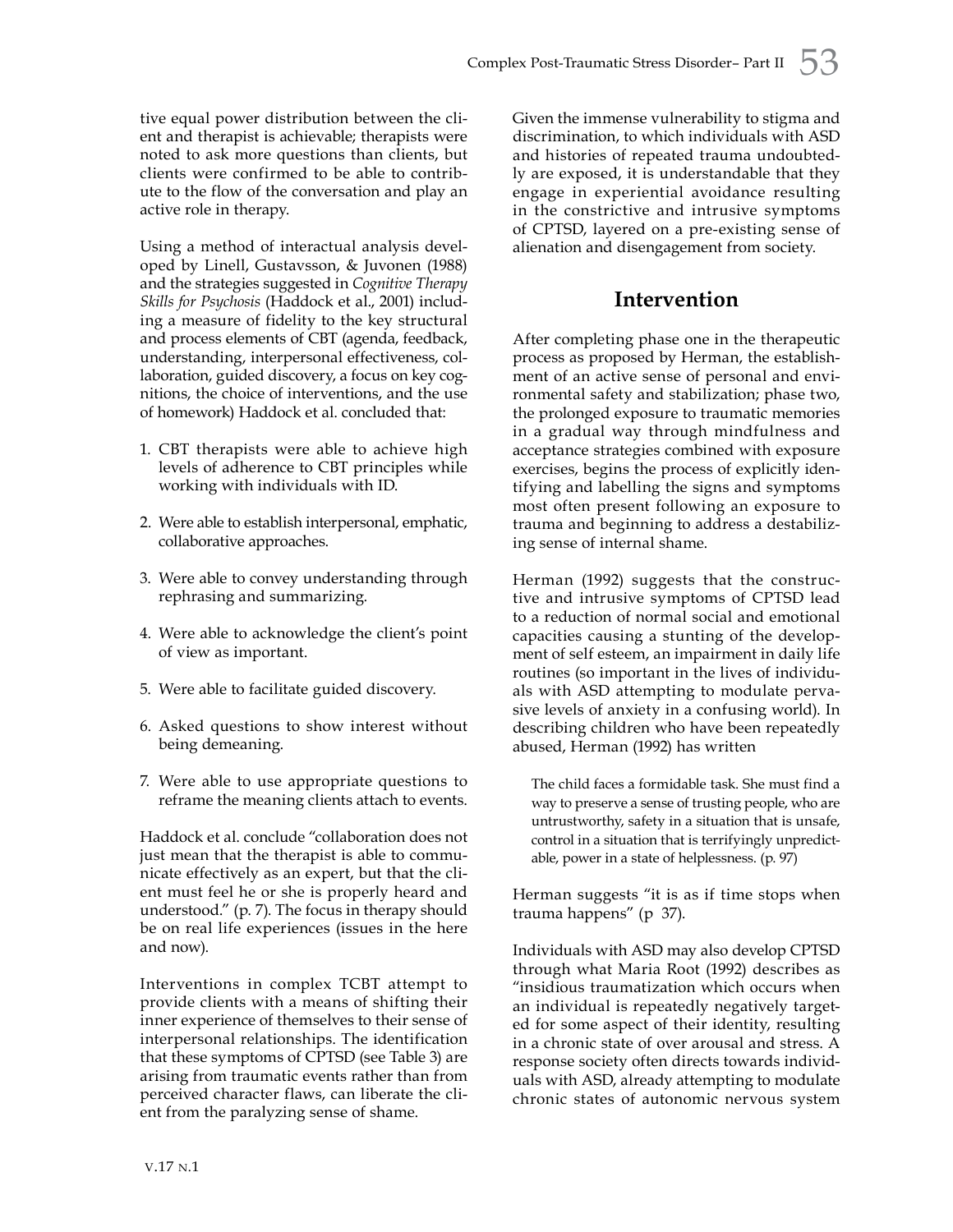over arousal through stereotypes, insistence on sameness and predictability, and the utilization of challenging behaviour, to express distress arising from unpredictable changes in their daily life routines.

The third and final stage of therapy proposed by Herman aims to re-establish a connection on many levels between the individual and community. She believes that sharing the traumatic narrative and recreating a grossly distorted chronological personal narrative is a precondition for the reconstitution of a meaningful world, necessary to rebuild a sense of order and pride (and to remove shame, guilt, embarrassment and humiliation). Rather than using power and inequalities in the therapeutic relationship she suggests the therapist cannot take sides or direct the patient's life dreams, but rather "is called upon to bear witness to the trauma." In the third phase of therapy forging a new pathway from disconnection and fear to safety, the victim is faced with the double challenge of rebuilding their own shattered selfassumptions about meaning, order, justice, and finding a way to resolve the differences and free themselves from the adopted beliefs of the perpetrator of repeated abuse.

In sitting with an individual with an ASD who has CPTSD the therapist is called upon to bear witness to the trauma and therefore must spend much time attempting to understand the individual's unique world view. Signs of symptomatic resolution are noted in Table 3.

*Table 3. Signs of Symptomatic Resolution*

Being able to bear feelings and come to terms with traumatic memories

Establishing authority and autonomy over traumatic memories

Bringing symptoms to manageable limits

Allowing traumatic memories to become a coherent, chronological narrative

Restoring self-esteem

Re-establishing interpersonal relationships

Establishing or recreating a coherent sense of meaning and self

*(Herman, 1992)*

A number of evidence-based therapies helpful for neurotypical individuals with CPTSD have emerged (Courtois & Ford, 2009). This is comprehensively described in the text *Treating Complex Traumatic Stress Disorders – An Evidence-Based Guide*. These therapies include:

- 1. TCBT (a combination of CBT, acceptance and commitment therapy).
- 2. Contextual-based trauma therapy.
- 3. Experiential and emotion-focused therapy.

We will focus on TCBT given emerging evidence-based practice that with appropriate modifications this particular therapy appears to have value for individuals with ID and ASD. Jahoda (2010) has explored methods of preparing (readiness) clients with ID for therapy through the use of motivational interviewing based on the principles of:

- 1. Empathic listening.
- 2. Acceptance without judgement.
- 3. Avoidance of direct confrontation.
- 4. The belief that change cannot be forced.
- 5. Supporting self-efficacy.
- 6. The essential intervention to create and amplify in the clients mind, a discrepancy between past and present behaviours.
- 7. Changing the content of therapy—optimizing the fit between client and therapist, involving additional caregivers in portions of the therapy (with written, informed consent from the client) and offering therapy in home-based settings.
- 8. Modifying therapy—modification would include:
	- a. Using simple language and visual aids.
	- b. Re-scripting the traumatic narrative with happier endings (this correlates well with the documented effectiveness of social stories, narratives and role-playing in therapy involving individuals with ASD (Courtois & Ford, 2009).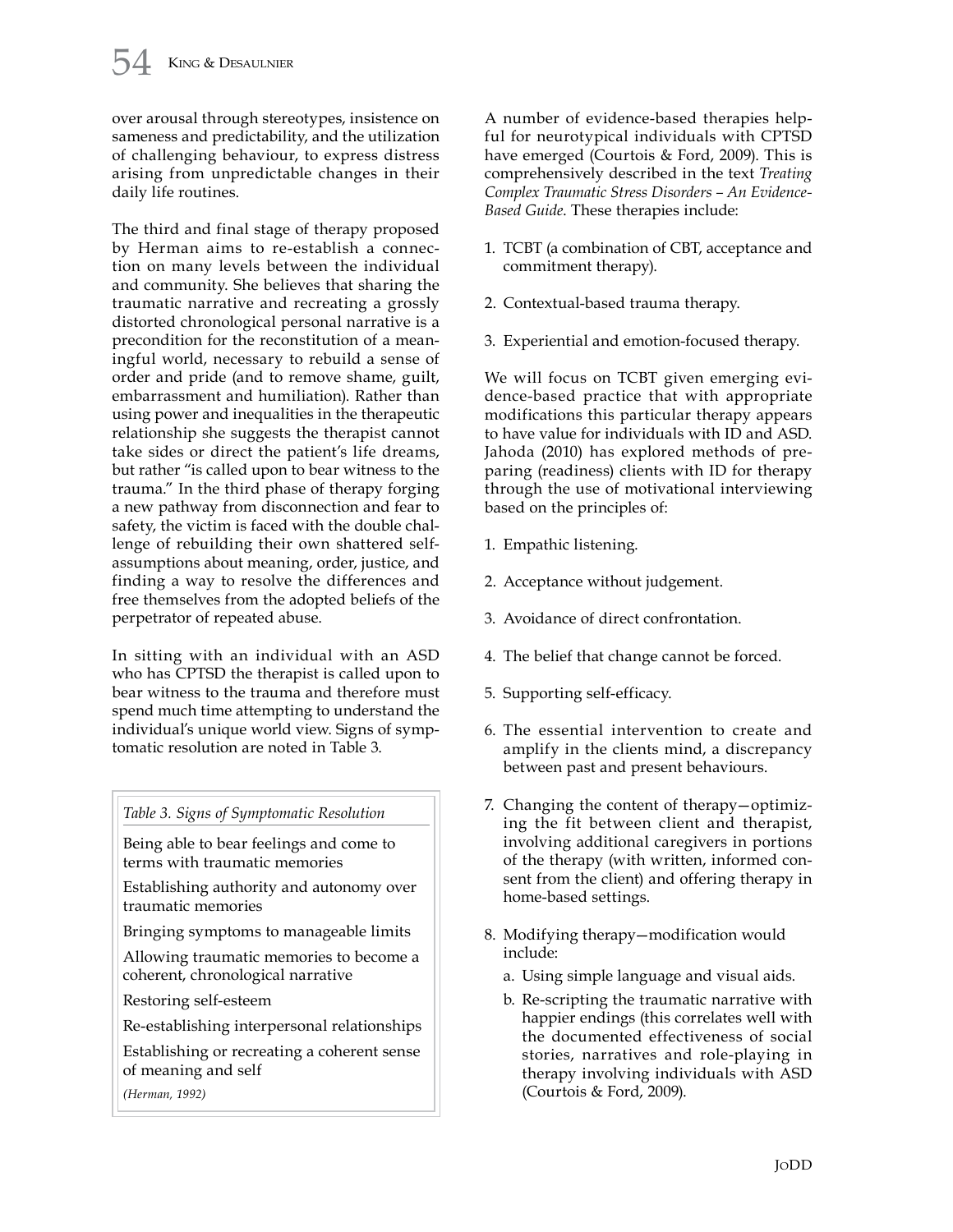It is recommended that clinicians be alert to the need to distinguish between cognitive distortions and cognitive deficits while empathically listening to survivors of complex trauma with ASD. An attempt must be made to address potential deficits in the processing of trauma to which information during the traumatic process has been acquired and now is contributing to the clinical presentation. This may lead to themes contributing to relative reliance in the identification of strengths to highlight and build on. Teaching people to understand emotions, particularly anger, sadness and anxiety, it may be important to identify that events are being appraised as "crazy thoughts." This often becomes an integral part of the social behaviour analysis conducted on the individual suspected of having CPTSD, leading to emotional regulation and skill building as well as adaptive environmental modifications. It is important to recognize that supporting the development of self efficacy, the belief in one's capacity to manage emotional states in an individual with ASD will be occurring in the context of the individual's developmental experiences in which there have been many events in which the individual's views were invalidated or they were exploited. Mettinen, a powerful Canadian self-advocate with ASD, has commented "our society is very quick to judge people's beliefs in all kinds of shallow and totally frivolous manners, but won't even try to understand the origin of these unusual or even unacceptable methods of thinking." (Mettinen, 2006)

The interest in modifying CBT to support individuals with ID, ASD and mental health concerns was highlighted by the establishment of a national network of like-minded professionals, funded by the Dally Thomas Foundation (and the publication in the U.K. of a special edition of the Journal of Applied Research in Intellectual Disabilities, 2006). This edition includes both outcomes of evidence-based studies and practice-based evidence. Oathamshaw and Haddock (2006) have stressed the importance of the verbal communication abilities of clients using a task design which demonstrated that potential CBT clients with ID could differentiate between positive and negative feelings. Lindsay et al. (2006) reported that the assessment of individuals with ID, and histories of perpetrated rape and sexual assaults against children showed specific, consistent patterns of cognitive distortions with these offences, and potentially amenable to reframing and psychotherapy and psycho-education in the context of CBT.

Sams, Collins and Reynolds (2006) developed a novel task which was used to distinguish potential CBT clients based on their abilities to differentiate between thoughts, feelings, and behaviours. Jahoda et al. (2009b) demonstrated that individuals with ID could be identified according to their ability to recognize and label emotions, link events and emotions, and understand the mediating role of cognitions. The editions editor, Willner (2006) has reviewed the existing evidence-based literature including recommendations to increase motivation and address systemic barriers to accessing and engaging individuals with ID and ASD in psychotherapy.

Whitehouse, Tudway, Look and Stenfert Kroese et al. (2006) reviewed, as was discussed previously; the therapeutic need to distinguish between cognitive deficits and distortions. Stenfert Kroese and Thomas (2006) reported in a case study the successful treatment of posttraumatic nightmares using imagery retrieval therapy as a component of CBT. Jahoda et al. (2006) have examined the role of life experiences influencing the self-perception of individuals with ID as follows, the correlated increased vulnerability to depression in this population, the mediating role of cognitions which could be therapeutically identified and reframed in CBT. Dagnan and Jahoda (2006) have used the diagnosis of social phobia to demonstrate the impact of social context on the core thought schema of individuals with ID. An emphasis on the critical need to modify mainstream cognitive models of mental health problems to incorporate issues such as stigma, social-economic status, and self-determination was highlighted.

Methodological challenges to the presentation of CBT were also reviewed including, issues of capacity and consent, the ongoing need to refine and optimize methods of the assessment of presenting psychopathology, and the appropriate role of promoting performance and research studies. In addition, clinical challenges including the need for more opportunities for advanced training for clinicians, the lack of studies addressing the validity and reliability of assessment tools, the lack of stable research and infrastructure funding, and the ability to establish clinical trials to demonstrate with sufficient statistical power the efficacy and effec-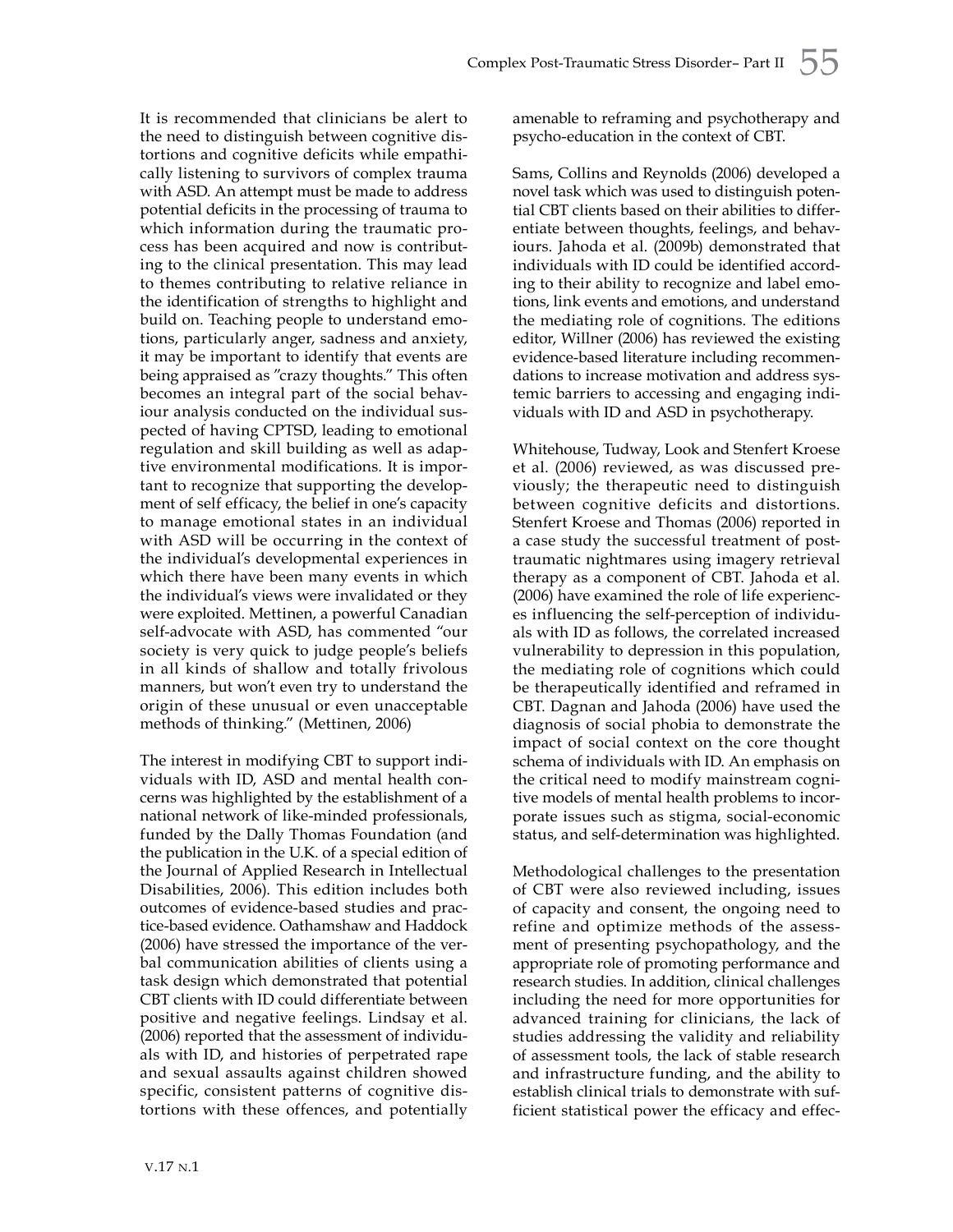tiveness of CBT in individuals with ID and ASD was openly acknowledged. All of these issues are particularly germane to people with ASD, constituting a spectrum of individuals with core similarities but significant variations in sensory profiles, cognitive strengths and styles, and co-morbid mental health concerns. All of these issues are highlighted in our case study which stresses the need for bio-psychosocial assessments, the need to reformulate the diagnosis if the individual appears treatment refractory, the limitations of support programs primarily based on the use of psychotropic medication and containment, and a relative systemic absence of knowledge regarding the vulnerabilities of abuse experienced by individuals with ASD. Skilled clinicians however have published practice-based evidence regarding the provision of CBT to individuals with ASD to allow passionate and creative skilled clinicians to proceed therapeutically with compassion, while awaiting evidence-based practice. Gauz (2007) has emphasized the need to confirm an individual's acceptance and knowledge of ASD traits as a critical issue to consider before engagement in therapy. She stresses ten key antecedents and perpetuants the clinical presentation of individuals with ASD to be included in both a review of the appropriateness of CBT and combinations in the provisions of CBT as listed in Table 4.

*Table 4. Considerations in the Provision of Psychotherapy to Individuals with ASD*

Poor social skills and social insight

A relative inability to understand emotions

Sensory processing difficulties (seeking or avoiding behaviours)

Alterations in executive function

Isocratic learning—information processing styles

Restrictive and repetitive interests

Poor fine and/or gross motor skills

Problems of emotional modulation

Resistance to change and an inflexible cognitive style

Difficulties in navigating transitions

*(Gauz, 2007)*

As therapists witnessing atrocities being perpetuated on the margins of our society with compassion, we need to make a commitment to listen carefully, to acknowledge what we hear and see, and to take action. We need to act with a vision to create a future better than the past and present experienced by those whom we support.

Our vision needs to be informed by the neurocognitive styles identified in individuals with ASDs, the impact of hypo and hyper sensory sensitivities on their perception of events, interpersonal relationships, their sense of self and their world views. We also need to honour the uniqueness which characterizes each individual with an ASD despite these commonalities.

There remains a need to embrace the fact that individuals with ASDs are at high statistical risk of developing CPTSD. Research leading to the development of standardized screening and assessment tools is needed to improve diagnostic reliability.

Emerging evidence of successful modifications to CBT in treating individuals with ASD and CPTSD offers the opportunity to conduct randomized trails to identify the essential components of the optimal treatment of this disorder in individuals with ASD.

# **Key Messages from This Article**

*Statement for people with disabilities:* All citizens have the right to excellent care from people who provide them with support.

*Statement for policy makers:* Given the dramatically increased incidence of sexual abuse in individuals with Autism Spectrum Disorders, there is a critical need for funded research validating appropriate assessment and treatment approaches for these individuals.

*Statement for Professionals:* Knowledge of cognitive styles and sensory processing issues in individuals with Autism Spectrum Disorders is invaluable in the assessment of Complex Stress Disorder and modifications to Psychotherapy offered to these individuals.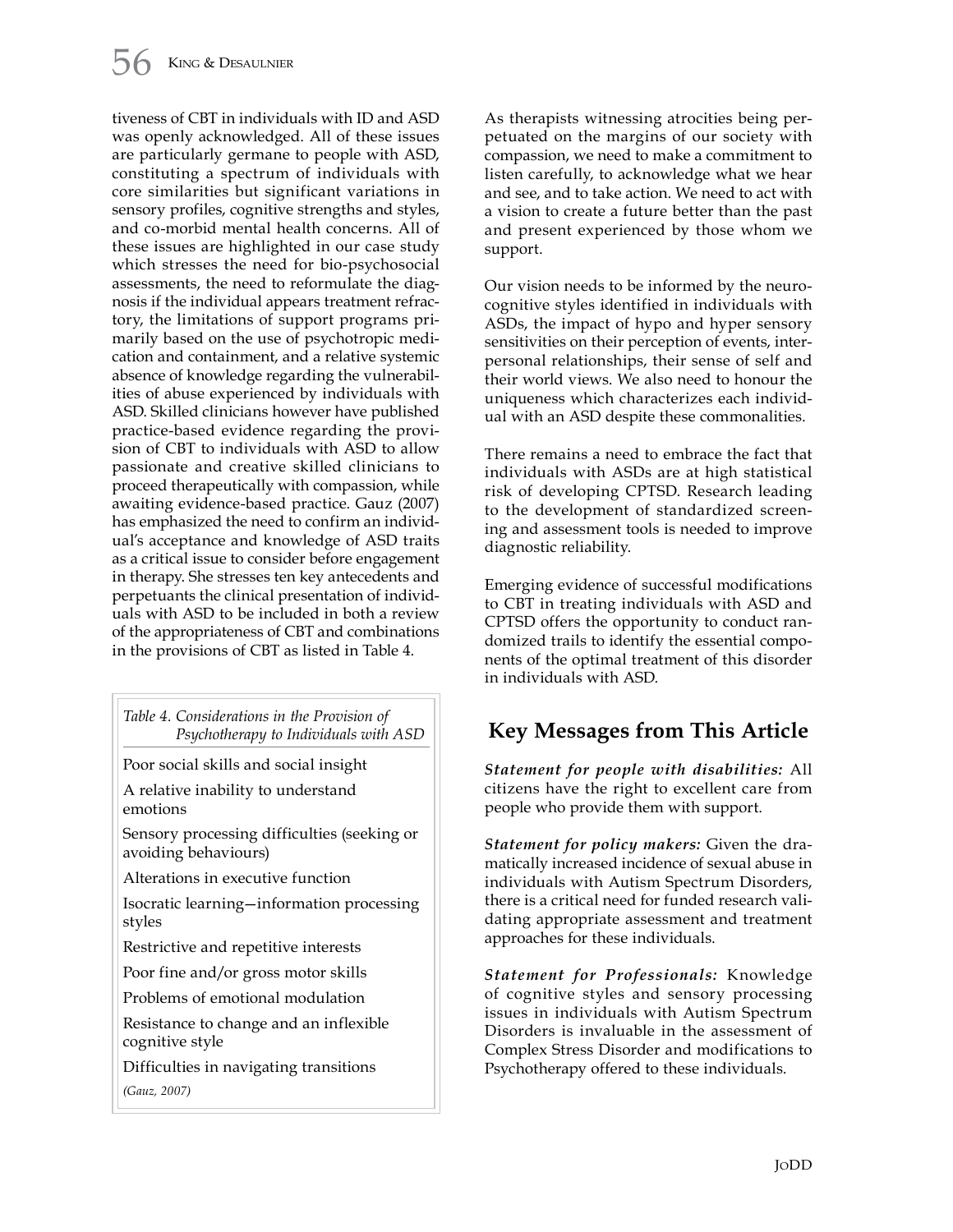## **References**

- American Psychiatric Association. (2000). *Diagnostic and statistical manual of mental disorders. (*4th ed., text rev.). Washington, DC:Author.
- Autism Ontario. (2008). *Forgotten Ontario adults with autism and adults with Aspergers.* Toronto, ON: Autism Ontario.
- Baird, G., Simonoff, E. Pickles, A., Chandler, S., Loucas, T., Meldram, D., & Charman, T. (2006). Prevalence of disorders of the autism spectrum in a population cohort of children in South Thames: The Special Needs and Autism Project (SNAP). *Lancet, 368*, 210–215.
- Baron-Cohen, S. (1995). *Mind-blindness: An essay on autism and theory of mind*. Cambridge, MA: The MIT Press.
- Baron-Cohen, S. (2004). The cognitive neuroscience of autism. *Journal of Neurology, Neurosurgery and Psychiatry, 75*, 945–948.
- Benson, B. A., Rice, C. J., & Miranti, S. V. (1986). Effects of anger management training with mentally retarded adults in a group treatment*. Journal of Consulting and Clinical Psychology, 54*, 728–729.
- Berney, T. (2004). Asperger syndrome from Childhood to Adulthood. *Advances in Psychiatric Treatment*, 10(5), 341–351.
- Bradley, E., & Bryson, S. (1998). Psychiatric illness in mentally handicapped adolescents (and young adults) with autistic disability. Unpublished manuscript, Surrey Place Centre, Toronto, Ontario.
- Courtois, C. A., & Ford, J. D. (2009). *Treating complex post-traumatic stress disorders: An evidence-based guide.* New York, NY: The Guilford Press.
- Dagnan, D., & Jahoda, A. (2006) Cognitivebehavioural intervention for people with intellectual disability and anxiety disorders. *Journal of Applied Research in Intellectual Disabilities, 19*, 91–97.
- Dagnan, D., & Waring, M. (2004). Linking stigma to psychological distress: Testing a social-cognitive model of the experience of people with intellectual disabilities. *Clinical Psychology and Psychotherapy, 11*, 247–259.

Dawson, M. (2004). *An autism victory. The true meaning of the auton decision*. Retrieved from www.sentex.net/~nexas23/naa-\_vic/ html

- Deb, S., Thomas, M., & Bright, C. (2001). Mental disorder in adults with intellectual disability: Prevalence of functional psychiatric illness among a communitybased population aged between 16 and 64 years. *Journal of Intellectual Disability Research, 45*(6), 495–505.
- Fernando, K., & Medlicott, L. (2009). My shield will protect me against the ants: Treatment of PTSD in a client with an intellectual disability. *Journal of Intellectual & Developmental Disability, 34*, 187–192.
- Finlay, W. M. L., & Lyons, E. (2002). Acquiescence in interviews with people who have mental retardation. *Mental Retardation, 40*, 14–29.
- Fletcher, R., Loschen, E., Stavrakaki, C., & First, M. (Eds). (2007). *Diagnostic manual– Intellectual disability (DM-ID): A textbook of diagnosis of mental disorders in persons with intellectual disability*. Kingston, NY: NADD Press.
- Gauz, V. (2007). *Cognitive behavioral therapy for adult Asperger syndrome.* New York, NY: Guilford Press.
- Ghaziuddin, M. (2005). *Mental health aspects of autism and Asperger's syndrome*. London: Jessica Kingsley Publishers Ltd.
- Ghaziuddin, M. Weider-Mikhail, E. & Ghaziudden, N. (1998). Comorbidity of Asperger syndrome: A preliminary report. *Journal of Intellectual Disability Research,*  42(4), 279–283.
- Goffman, E. (1963). *Stigma Notes on the management of spoiled identity.* Englewood Cliffs, NJ: Prentice Hall.
- Grandin, T., & Barron, S. (2005). *Unwritten rules of social relationships: Decoding social mysteries through the unique perspectives of autism*. Arlington, TX: Future Horizons Inc.
- Haddock, G., Devane, S., Bradshaw, T., McGovern, J., Tarrier, N., Kinderman, P., et al. (2001). An investigation into the psychometric properties of the Cognitive Therapy Scale for Psychosis. *Behavioral and Cognitive Psychotherapy, 29*, 221–223.
- Hages, S. C. (2004). Acceptance and commitment therapies relational frame theory and the third wave of behavioral and cognitive therapies. *Behavior Therapy, 35*, 639–665.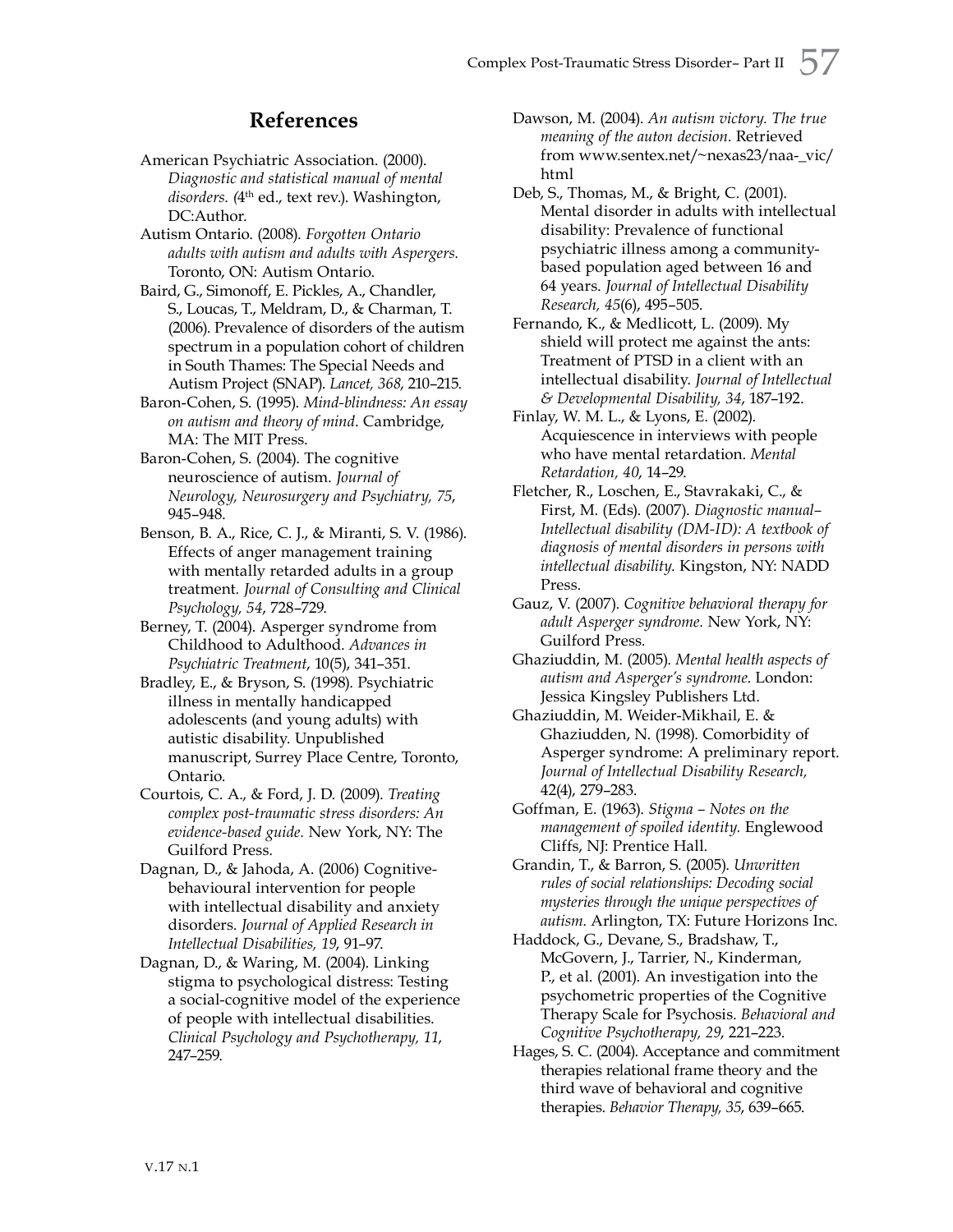Herman, J. (1992). *Trauma and recovery. The aftermath of violence – From domestic abuse to political terror.* New York, NY: Basic Books.

Jahoda, A. (April 2010). *Making cognitive behavioural therapy meaningful for people with intellectual disabilities: The interpersonal and social contexts*. Presentation at the NADD International Congress, Toronto, Ontario.

Jahoda, A., Dagnan, D., Jarvie, P., & Kerr, W. (2006). Depression, social context and cognitive behavioural therapy for people who have intellectual disabilities. *Journal of Applied Research in Intellectual Disabilities, 19*, 55–65.

Jahoda, A., Dagnan, D., Stenfert Kroese, B., Pert, C., & Trower, P. (2009a). Cognitive behavioral therapy from face-to-face interaction to a broader contextual understanding of change. *Journal of Intellectual Research, 53*, 759–771.

Jahoda, A., Selkirk, M., Trower, P., Pert, C., Stenfert Kroese, B., Dagnan, D., & Burford, B. (2009b). The balance of power in therapeutic interactions with individuals who have intellectual disabilities. *British Journal of Clinical Psychology, 48*, 63–77.

Johnson, J. (2009). *A Family's voice.* Presentation to the Select Committee on Mental Health and Addictions of the Ontario Provincial Government, Toronto, Ontario.

Kim, J. A., Szatmari, P., Bryson, S., Steiner, D. L., & Wilson, F. J. (2000). The prevalence of anxiety and mood disorders among children with autism and Asperger syndrome. *Autism, 4*(2), 117–132.

King, R. (2010). Commentary: Post-traumatic stress disorder: Implications for individuals with autism spectrum disorders – Part I. *Journal on Developmental Disabilities, 16*, 91–100.

King, R. (2003). The pursuit of excellence in advocacy*. Clinical Bulletin of the Developmental Disabilities Program (University of Western Ontario), 14*(4), 1–5.

Konstantareas, M. M. (2005). Anxiety and depression in children and adolescents with Asperger Syndrome. In K. P. Stoddard (Ed.), *Children, youth and adults with Asperger syndrome: Integrating multiple perspectives* (pp. 47–59). London, UK: Jessica Kingsley Publishers.

His Holiness The Dalai Lama. (2001). *The art of living: A guide to contentment, joy and fulfillment. London:* Thorsons.

His Holiness The Dalai Lama (2002). *Illustrated teachings of the Dalai Lama: A guide to contentment, joy and fulfillment.* London: Thorsons.

Levine, P.A. (2008). *Healing trauma – A pioneering program for restoring the wisdom of your body.* Boulder, CO: Sounds True Inc.

Levine, P.A. (1997). *Walking the tiger – Healing trauma.* Berkley, CA: North Atlantic Books.

Lindsay, W. R., Michie, A. M., Whitefield, E., Martin, V., Grieve, A., & Carson, D. (2006) Response patterns on the questionnaire on attitudes consistent with sexual offending in groups of sex offenders with intellectual disabilities. *Journal of Applied Research in Intellectual Disabilities, 19*, 47–53.

Linell, P., Gustavsson, L., & Juvonene, P. (1988). International dominance in dyadic communication: A presentation of initiative-response analysis. *Association for Computational Linguistics, 26*(3), 415–442.

Linell, P., Gustavsson, L., & Pitcaithly, D. (1993). Cognitive therapy for depression with individuals with intellectual disabilities. *British Journal of Clinical Psychology*, *40*, 1–21.

Mansell, S., & Sobsey, D. (2001). *The Aurora Project: Counselling people with developmental disabilities who have been sexually abused.*  Kingston, NY: NADD Press.

Mason, J. (2007). The provision of psychological therapy to people with intellectual disabilities: An investigation into some relevant factors. *Journal of Applied Research in Intellectual Disabilities, 51,* 244–249.

Mettinen, M. (2006). Personal correspondence.

Oathamshaw, S. C., & Haddock, G. (2006). Do people with intellectual disabilities and psychosis have the cognitive skills required to undertake cognitive behavioural therapy? *Journal of Applied Research in Intellectual Disabilities, 19*, 35–46.

O'Neill, J. L. (1999). *Through the eyes of aliens. A book about autistic people*. London: Jessica Kingsley Publishers Ltd.

Pagel, E (1979). *The Gnostic Gospels*. New York, NY: Random House.

Paradiz, V. (2002). *Elijah's Cup. A family's journey into the community and culture of high-functioning autism and Asperger's syndrome*. New York, NY: The Free Press.